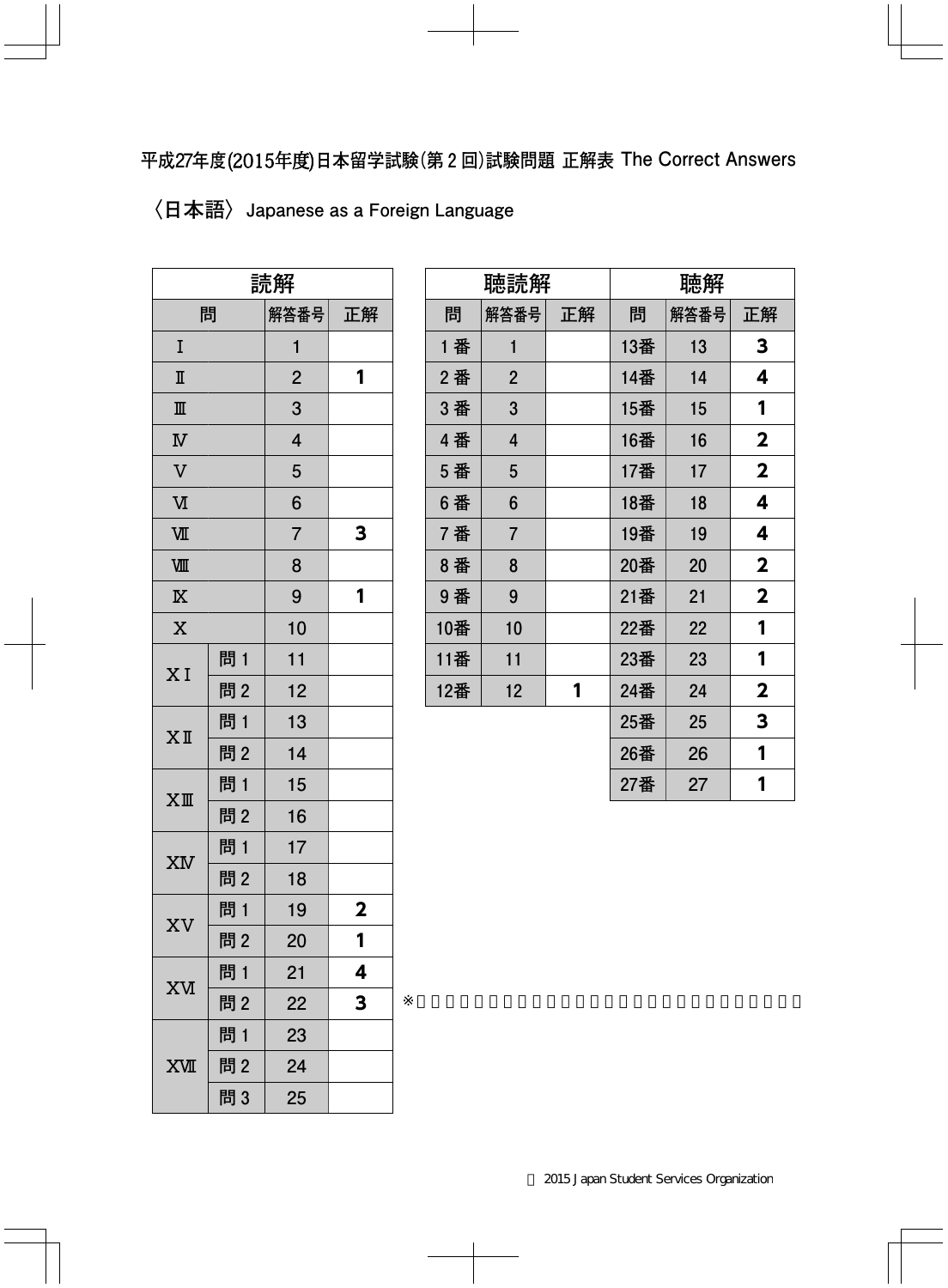## **〈理 科〉Science**

| 物理 Physics            |     |                |                         |
|-----------------------|-----|----------------|-------------------------|
| 問 Q.                  |     | 解答番号<br>row    | 正解 A.                   |
|                       | 問 1 | 1              | 4                       |
|                       | 問2  | $\overline{2}$ | 6                       |
| I                     | 問3  | 3              | $\mathbf 2$             |
|                       | 問 4 | $\overline{4}$ | 3                       |
|                       | 問5  | 5              | 1                       |
|                       | 問6  | 6              | $\overline{\mathbf{2}}$ |
|                       | 問 1 | $\overline{7}$ | 5                       |
| I                     | 問2  | 8              | $\overline{\mathbf{2}}$ |
|                       | 問3  | 9              | 5                       |
|                       | 問1  | 10             | 3                       |
| Ш                     | 問2  | 11             | 1                       |
|                       | 問3  | 12             | $\overline{\mathbf{2}}$ |
|                       | 問 1 | 13             | 7                       |
| $\overline{\text{N}}$ | 問2  | 14             | 1                       |
|                       | 問3  | 15             | 1                       |
|                       | 問 4 | 16             | 5                       |
|                       | 問5  | 17             | $\overline{\mathbf{2}}$ |
|                       | 問6  | 18             | $\overline{\mathbf{2}}$ |
| V                     | 問 1 | 19             | 4                       |

| 化学 Chemistry |                |                         |
|--------------|----------------|-------------------------|
| 問 Q.         | 解答番号<br>row    | 正解 A.                   |
| 問 1          | $\mathbf{1}$   | 3                       |
| 問2           | $\overline{2}$ | 6                       |
| 問3           | 3              | $\overline{\mathbf{2}}$ |
| 問 4          | 4              | $\overline{z}$          |
| 問5           | 5              | $\overline{\mathbf{2}}$ |
| 問6           | 6              | $\overline{\mathbf{2}}$ |
| 問7           | 7              | 4                       |
| 問8           | 8              | 3                       |
| 問9           | 9              | $\overline{\mathbf{2}}$ |
| 問10          | 10             | $\overline{\mathbf{2}}$ |
| 問11          | 11             | 3                       |
| 問12          | 12             | 3                       |
| 問13          | 13             | 5                       |
| 問14          | 14             | 3                       |
| 問15          | 15             | 1                       |
| 問16          | 16             | $\overline{\mathbf{2}}$ |
| 問17          | 17             | 3                       |
| 問18          | 18             | 1                       |
| 問19          | 19             | 4                       |
| 問20          | 20             | 3                       |

| 生物 Biology |                |                         |
|------------|----------------|-------------------------|
| 問 Q.       | 解答番号<br>row    | 正解 A.                   |
| 問 1        | 1              | $\mathbf 2$             |
| 問2         | $\overline{2}$ | 1                       |
|            | 3              | 1                       |
| 問3         | $\overline{4}$ | 3                       |
| 問 4        | 5              | $\mathbf{3}$            |
| 問5         | 6              | 3                       |
| 問6         | $\overline{7}$ | $\mathbf{2}$            |
| 問7         | 8              | 1                       |
| 問8         | 9              | 3                       |
| 問9         | 10             | 4                       |
|            | 11             | $\overline{\mathbf{2}}$ |
| 問10        | 12             | 3                       |
| 問11        | 13             | 3                       |
| 問12        | 14             | 5                       |
| 問13        | 15             | $\overline{\mathbf{2}}$ |
| 問14        | 16             | 4                       |
| 問15        | 17             | 3                       |
| 問16        | 18             | 3                       |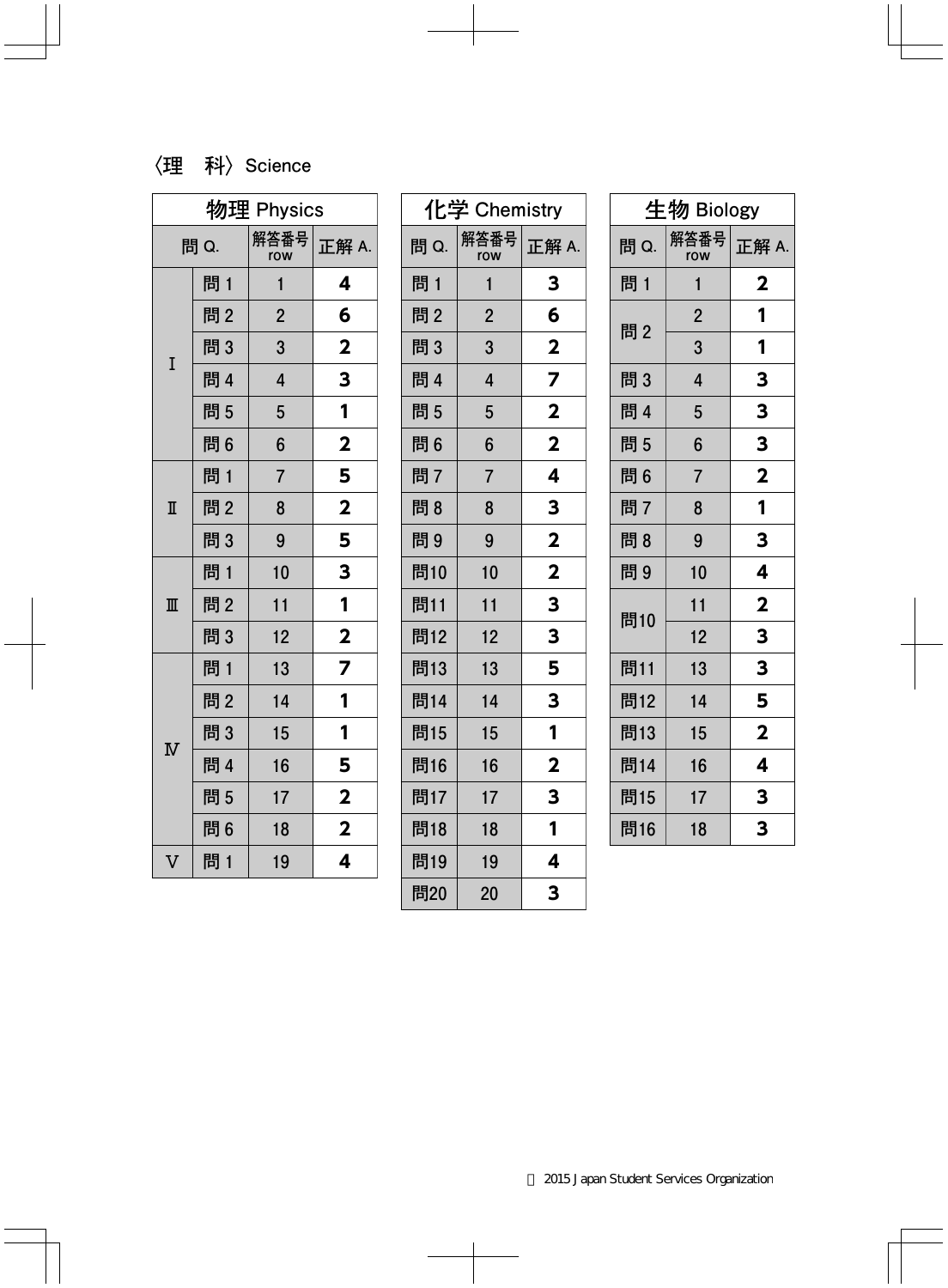## **〈総合科目〉Japan and the World**

| 問 Q. | 解答番号<br>row    | 正解 A.                   |
|------|----------------|-------------------------|
|      | 1              | 4                       |
| 問 1  | $\overline{2}$ | 1                       |
|      | 3              | $\mathbf 2$             |
|      | $\overline{4}$ | 3                       |
|      | 5              | 1                       |
| 問2   | 6              | 4                       |
|      | $\overline{7}$ | 3                       |
|      | 8              | $\mathbf 2$             |
| 問3   | 9              | 4                       |
| 問 4  | 10             | 3                       |
| 問5   | 11             | 3                       |
| 問6   | 12             | $\overline{\mathbf{2}}$ |
| 問7   | 13             | 4                       |
| 問8   | 14             | 1                       |
| 問9   | 15             | 4                       |
| 問10  | 16             | 1                       |
| 問11  | 17             | $\overline{\mathbf{2}}$ |
| 問12  | 18             |                         |
| 問13  | 19             |                         |
| 問14  | 20             | $\mathbf 2$             |

| 問 Q. | 解答番号<br>row | 正解 A.                   |
|------|-------------|-------------------------|
| 問15  | 21          | 1                       |
| 問16  | 22          | $\overline{\mathbf{2}}$ |
| 問17  | 23          |                         |
| 問18  | 24          | 4                       |
| 問19  | 25          | 4                       |
| 問20  | 26          | 3                       |
| 問21  | 27          | 1                       |
| 問22  | 28          | 3                       |
| 問23  | 29          | $\overline{\mathbf{2}}$ |
| 問24  | 30          | 1                       |
| 問25  | 31          | 3                       |
| 問26  | 32          | 4                       |
| 問27  | 33          | $\mathbf 2$             |
| 問28  | 34          | 3                       |
| 問29  | 35          | 1                       |
| 問30  | 36          | $\overline{\mathbf{2}}$ |
| 問31  | 37          | 4                       |
| 問32  | 38          | 3                       |